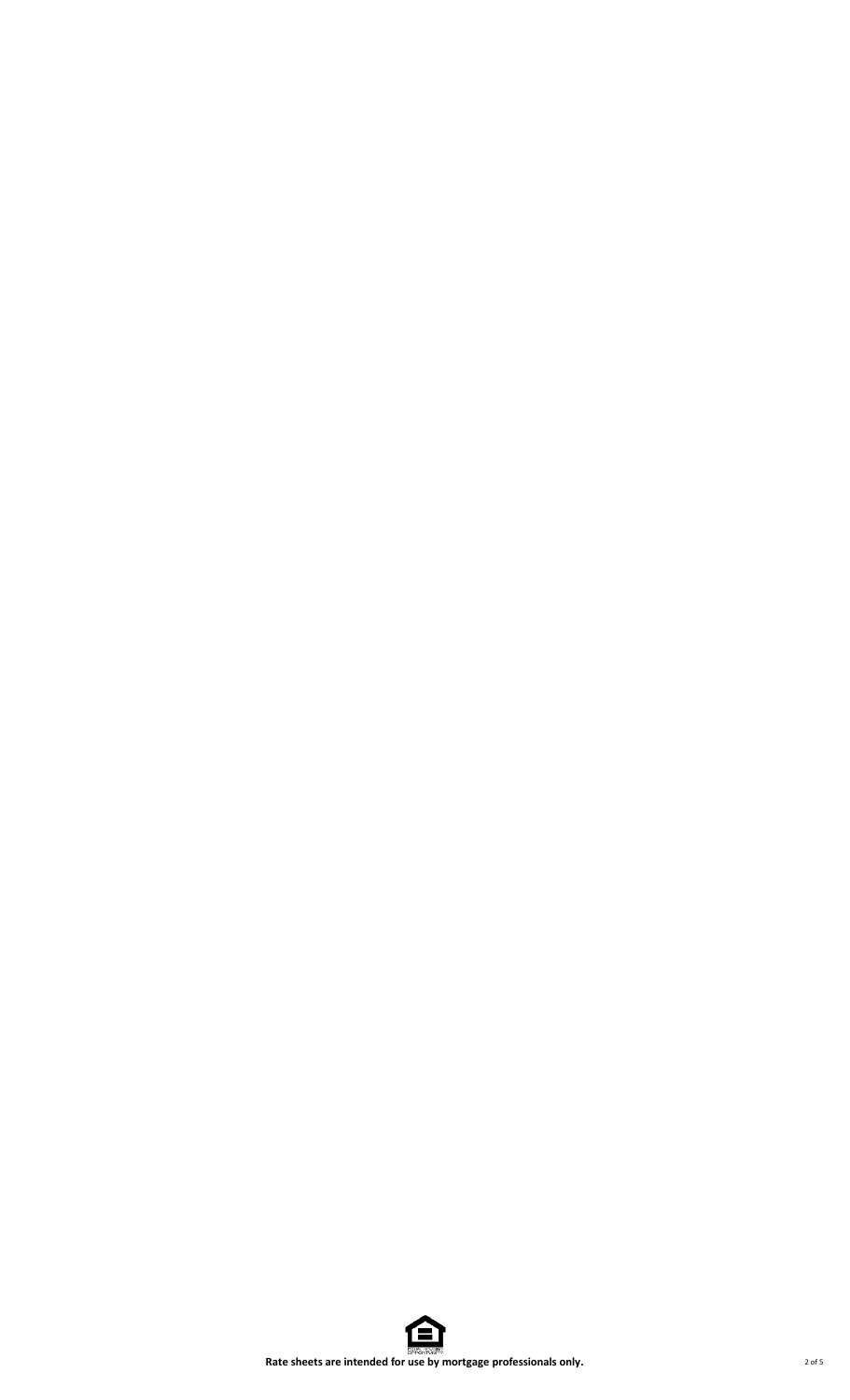

**EST** www.phltpo.com Lock Desk Available Untill 8:00 PM EST Sales Support: 800-203-5719 **5/16/2022 10:22 Welcome to Planet Home Lending** Lock Desk: 443-313-8929

**1924 E. Deere Avenue, Suite 100, Santa Ana, CA 92705**

**FREDDIE MAC CONVENTIONAL PRODUCTS**

|                      |                                       | <b>CONFORMING 30 YEAR FIXED</b> |                    |                    |                      |                    | <b>CONFORMING 20 YEAR FIXED</b>       |                    |                    |                      |                    | <b>CONFORMING 15 YEAR FIXED</b>       |                    |                    |
|----------------------|---------------------------------------|---------------------------------|--------------------|--------------------|----------------------|--------------------|---------------------------------------|--------------------|--------------------|----------------------|--------------------|---------------------------------------|--------------------|--------------------|
| <b>RATE</b>          | 15 Day                                | 30 DAY                          | 45 DAY             | 60 DAY             | <b>RATE</b>          | 15 Day             | 30 DAY                                | 45 DAY             | 60 DAY             | <b>RATE</b>          | 15 Day             | $30$ DAY                              | 45 DAY             | 60 DAY             |
| 4.000                | 97.244                                | 97.138                          | 97.031             | 96.914             | 3.750                | 96.285             | 96.134                                | 95.985             | 95.859             | 3.000                | 96.698             | 96.625                                | 96.552             | 96.466             |
| 4.125                | 98.050                                | 97.944                          | 97.837             | 97.720             | 3.875                | 96.773             | 96.607                                | 96.442             | 96.291             | 3.125                | 97.232             | 97.159                                | 97.086             | 97.000             |
| 4.250                | 98.605                                | 98.499                          | 98.392             | 98.275             | 4.000                | 97.484             | 97.317                                | 97.152             | 97.001             | 3.250                | 97.791             | 97.703                                | 97.615             | 97.507             |
| 4.375                | 99.230                                | 99.124                          | 99.017             | 98.900             | 4.125                | 98.164             | 97.998                                | 97.833             | 97.682             | 3.375                | 98.345             | 98.257                                | 98.169             | 98.061             |
| 4.500<br>4.625       | 99.693<br>100.169                     | 99.587<br>100.063               | 99.481<br>99.956   | 99.364<br>99.839   | 4.250<br>4.375       | 98.764<br>99.289   | 98.598<br>99.123                      | 98.433<br>98.958   | 98.282<br>98.807   | 3.500<br>3.625       | 98.793<br>99.313   | 98.706<br>99.225                      | 98.618<br>99.138   | 98.510<br>99.029   |
| 4.750                | 100.601                               | 100.488                         | 100.374            | 99.707             | 4.500                | 99.806             | 99.632                                | 99.460             | 99.309             | 3.750                | 99.829             | 99.715                                | 99.597             | 99.464             |
| 4.875                | 101.154                               | 101.041                         | 100.927            | 100.260            | 4.625                | 100.635            | 100.461                               | 100.289            | 100.138            | 3.875                | 100.505            | 100.390                               | 100.273            | 100.140            |
| 4.990                | 101.465                               | 101.351                         | 101.238            | 100.020            | 4.750                | 101.200            | 101.026                               | 100.854            | 100.153            | 3.990                | 100.966            | 100.851                               | 100.734            | 100.601            |
| 5.000                | 101.665                               | 101.552                         | 101.438            | 100.771            | 4.875                | 101.553            | 101.380                               | 101.207            | 100.507            | 4.000                | 101.012            | 100.898                               | 100.781            | 100.647            |
| 5.125                | 102.133                               | 102.020                         | 101.906            | 101.239            | 5.000                | 102.096            | 101.922                               | 101.750            | 101.049            | 4.125                | 101.396            | 101.282                               | 101.165            | 101.031            |
| 5.250                | 102.487                               | 102.321                         | 102.155            | 101.455            | 5.125                | 102.389            | 102.215                               | 102.043            | 101.342            | 4.250                | 101.711            | 101.549                               | 101.388            | 101.188            |
| 5.375                | 102.964                               | 102.798                         | 102.632            | 101.932            | 5.250                | 101.952            | 101.733                               | 101.516            | 100.782            | 4.375                | 101.933            | 101.771                               | 101.610            | 101.409            |
| 5.500                | 103.342                               | 103.176                         | 103.010            | 102.310            | 5.375                | 102.189            | 101.970                               | 101.753            | 101.019            | 4.500                | 102.028            | 101.866                               | 101.705            | 101.505            |
| 5.625<br>5.750       | 103.578<br>103.939                    | 103.399<br>103.697              | 103.221<br>103.459 | 102.521<br>102.725 | 5.500<br>5.625       | 102.558<br>102.474 | 102.339<br>102.255                    | 102.122<br>102.038 | 101.388<br>101.304 | 4.625<br>4.750       | 102.092<br>102.482 | 101.930<br>102.253                    | 101.769<br>102.018 | 101.568<br>101.208 |
| 5.875                | 104.279                               | 104.037                         | 103.799            | 103.065            | 5.750                | 103.014            | 102.787                               | 102.563            | 101.829            | 4.875                | 102.555            | 102.326                               | 102.091            | 101.281            |
| 5.990                | 104.336                               | 104.094                         | 103.856            | 102.572            | 5.875                | 103.362            | 103.135                               | 102.911            | 102.177            | 4.990                | 102.656            | 102.426                               | 102.192            | 100.982            |
| 6.000                | 104.364                               | 104.122                         | 103.884            | 103.150            | 6.000                | 103.651            | 103.424                               | 103.200            | 102.466            | 5.000                | 102.664            | 102.435                               | 102.201            | 101.391            |
|                      |                                       |                                 |                    |                    |                      |                    |                                       |                    |                    |                      |                    |                                       |                    |                    |
|                      |                                       | <b>CONFORMING 10 YEAR FIXED</b> |                    |                    |                      |                    | <b>SUPER CONFORMING 30 YEAR FIXED</b> |                    |                    |                      |                    | <b>SUPER CONFORMING 15 YEAR FIXED</b> |                    |                    |
| RATE                 | 15 Day                                | $30$ DAY                        | 45 DAY             | 60 DAY             | <b>RATE</b>          | 15 Day             | $30$ DAY                              | 45 DAY             | 60 DAY             | <b>RATE</b>          | 15 Day             | $30$ DAY                              | 45 DAY             | 60 DAY             |
| 2.750                | 96.233                                | 96.147                          | 96.059             | 95.971             | 4.000                | 96.471             | 96.375                                | 96.264             | 96.225             | 2.500                | 92.921             | 92.899                                | 92.885             | 92.885             |
| 2.875<br>3.000       | 96.790<br>97.479                      | 96.704<br>97.393                | 96.616<br>97.305   | 96.527<br>97.216   | 4.125<br>4.250       | 97.115<br>97.820   | 97.020<br>97.725                      | 96.905<br>97.605   | 96.863<br>97.558   | 2.625<br>2.750       | 93.498<br>93.006   | 93.474<br>92.970                      | 93.459<br>92.875   | 93.459<br>92.837   |
| 3.125                | 97.963                                | 97.877                          | 97.789             | 97.700             | 4.375                | 98.462             | 98.367                                | 98.243             | 98.194             | 2.875                | 93.687             | 93.647                                | 93.552             | 93.513             |
| 3.250                | 98.329                                | 98.227                          | 98.124             | 98.013             | 4.500                | 99.047             | 98.952                                | 98.825             | 98.773             | 3.000                | 94.288             | 94.246                                | 94.151             | 94.111             |
| 3.375                | 98.928                                | 98.826                          | 98.723             | 98.612             | 4.625                | 98.834             | 98.700                                | 98.567             | 98.514             | 3.125                | 94.800             | 94.755                                | 94.661             | 94.619             |
| 3.500                | 99.429                                | 99.327                          | 99.225             | 99.114             | 4.750                | 99.740             | 99.550                                | 99.439             | 98.777             | 3.250                | 94.825             | 94.758                                | 94.465             | 94.392             |
| 3.625                | 99.776                                | 99.674                          | 99.571             | 99.460             | 4.875                | 100.538            | 100.350                               | 100.231            | 99.569             | 3.375                | 95.494             | 95.428                                | 95.135             | 95.057             |
| 3.750                | 99.966                                | 99.837                          | 99.705             | 99.569             | 5.000                | 101.174            | 100.988                               | 100.867            | 100.204            | 3.500                | 96.154             | 96.084                                | 95.791             | 95.713             |
| 3.875                | 100.394                               | 100.265                         | 100.133            | 99.997             | 5.125                | 101.278            | 101.095                               | 100.974            | 100.311            | 3.625                | 96.844             | 96.768                                | 96.475             | 96.395             |
| 4.000<br>4.125       | 100.774<br>101.317                    | 100.645<br>101.188              | 100.513<br>101.056 | 100.377<br>100.920 | 5.250<br>5.375       | 101.618<br>102.397 | 101.433<br>102.215                    | 101.372<br>102.150 | 100.676<br>101.453 | 3.750                | 97.405<br>97.908   | 97.329<br>97.824                      | 97.053<br>97.549   | 96.955<br>97.452   |
| 4.250                | 100.368                               | 100.191                         | 100.016            | 99.812             | 5.500                | 103.134            | 102.954                               | 102.888            | 102.191            | 3.875<br>4.000       | 98.426             | 98.336                                | 98.060             | 97.963             |
| 4.375                | 100.621                               | 100.445                         | 100.269            | 100.066            | 5.625                | 103.445            | 103.267                               | 103.196            | 102.499            | 4.125                | 98.985             | 98.891                                | 98.616             | 98.514             |
| 4.500                | 100.772                               | 100.596                         | 100.420            | 100.217            | 5.750                | 102.156            | 101.990                               | 101.824            | 101.088            | 4.250                | 99.515             | 99.418                                | 99.143             | 99.034             |
| 4.625                | 101.643                               | 101.466                         | 101.290            | 101.087            | 5.875                | 99.293             | 99.128                                | 98.960             | 98.225             | 4.375                | 99.910             | 99.808                                | 99.533             | 99.421             |
| 4.750                | 101.708                               | 101.465                         | 101.216            | 100.403            | 6.000                | 98.880             | 98.715                                | 98.546             | 97.812             | 4.500                | 100.152            | 100.051                               | 99.776             | 99.664             |
| 4.875                | 101.581                               | 101.338                         | 101.089            | 100.276            |                      |                    |                                       |                    |                    | 4.625                | 100.836            | 100.727                               | 100.452            | 100.345            |
| 5.000                |                                       | 101.448                         |                    |                    |                      |                    |                                       |                    |                    |                      |                    |                                       |                    |                    |
|                      | 101.691                               |                                 | 101.199            | 100.386            |                      |                    |                                       |                    |                    | 4.750                | 100.428            | 99.910                                | 100,037            | 99.362             |
|                      |                                       |                                 |                    |                    |                      |                    |                                       |                    |                    |                      |                    |                                       |                    |                    |
|                      |                                       | <b>CONFORMING 5/6m SOFR ARM</b> |                    |                    |                      |                    | <b>CONFORMING 7/6m SOFR ARM</b>       |                    |                    |                      |                    | <b>CONFORMING 10/6m SOFR ARM</b>      |                    |                    |
| <b>RATE</b><br>2.375 | 15 Day<br>95.791                      | $30$ DAY<br>95.758              | 45 DAY<br>95.727   | 60 DAY<br>95.693   | <b>RATE</b><br>2.750 | 15 Day<br>95.483   | 30 DAY<br>95.434                      | 45 DAY<br>95.389   | 60 DAY<br>95.337   | <b>RATE</b><br>3.125 | 15 Day<br>95.366   | $30$ DAY<br>95.306                    | 45 DAY<br>95.250   | 60 DAY<br>95.186   |
| 2.500                | 96.080                                | 96.042                          | 96.006             | 95.966             | 2.875                | 95.767             | 95.713                                | 95.662             | 95.605             | 3.250                | 95.797             | 95.732                                | 95.671             | 95.602             |
| 2.625                | 96.368                                | 96.325                          | 96.284             | 96.239             | 3.000                | 96.188             | 96.129                                | 96.074             | 96.011             | 3.375                | 96.228             | 96.158                                | 96.092             | 96.017             |
| 2.750                | 96.659                                | 96.611                          | 96.566             | 96.514             | 3.125                | 96.529             | 96.465                                | 96.405             | 96.336             | 3.500                | 96.613             | 96.538                                | 96.467             | 96.387             |
| 2.875                | 96.952                                | 96.899                          | 96.848             | 96.792             | 3.250                | 96.864             | 96.795                                | 96.729             | 96.655             | 3.625                | 97.094             | 97.015                                | 96.939             | 96.853             |
| 3.000                | 97.243                                | 97.185                          | 97.130             | 97.067             | 3.375                | 97.194             | 97.120                                | 97.050             | 96.970             | 3.750                | 97.522             | 97.437                                | 97.357             | 97.266             |
| 3.125                | 97.532                                | 97.469                          | 97.409             | 97.341             | 3.500                | 97.489             | 97.410                                | 97.335             | 97.250             | 3.875                | 97.966             | 97.876                                | 97.791             | 97.695             |
| 3.250                | 97.823                                | 97.754                          | 97.690             | 97.616             | 3.625                | 97.806             | 97.722                                | 97.642             | 97.552             | 4.000                | 98.401             | 98.307                                | 98.217             | 98.115             |
| 3.375                | 98.115<br>98.330                      | 98.042                          | 97.972<br>98.177   | 97.893             | 3.750<br>3.875       | 98.103             | 98.014                                | 97.929<br>98.225   | 97.833             | 4.125                | 98.791<br>99.179   | 98.692<br>99.075                      | 98.597<br>98.975   | 98.490             |
| 3.500<br>3.625       | 98.542                                | 98.251<br>98.459                | 98.379             | 98.092<br>98.289   | 4.000                | 98.409<br>98.707   | 98.315<br>98.608                      | 98.513             | 98.123<br>98.406   | 4.250<br>4.375       | 99.567             | 99.458                                | 99.353             | 98.862<br>99.235   |
| 3.750                | 98.759                                | 98.670                          | 98.586             | 98.490             | 4.125                | 98.995             | 98.891                                | 98.791             | 98.679             | 4.500                | 99.955             | 99.841                                | 99.731             | 99.607             |
| 3.875                | 98.973                                | 98.879                          | 98.789             | 98.688             | 4.250                | 99.303             | 99.194                                | 99.089             | 98.971             | 4.625                | 100.281            | 100.161                               | 100.047            | 99.368             |
| 4.000                | 99.261                                | 99.162                          | 99.068             | 98.961             | 4.375                | 99.601             | 99.486                                | 99.377             | 99.253             |                      |                    |                                       |                    |                    |
| 4.125                | 99.552                                | 99.448                          | 99.349             | 99.237             | 4.500                | 99.987             | 99.868                                | 99.754             | 99.074             |                      |                    |                                       |                    |                    |
| 4.250                | 99.843                                | 99.734                          | 99.630             | 99.512             | 4.625                | 100.366            | 100.242                               | 100.123            | 99.438             |                      |                    |                                       |                    |                    |
| 4.375                | 100.136                               | 100.022                         | 99.914             | 99.790             | 4.750                | 100.750            | 100.620                               | 100.497            | 99.806             |                      |                    |                                       |                    |                    |
|                      |                                       |                                 |                    |                    |                      |                    |                                       |                    |                    |                      |                    |                                       |                    |                    |
|                      |                                       |                                 |                    |                    |                      |                    |                                       |                    |                    |                      |                    |                                       |                    |                    |
|                      | <b>SUPER CONFORMING 5/6m SOFR ARM</b> |                                 |                    |                    |                      |                    | SUPER CONFORMING 7/6m SOFR ARM        |                    |                    |                      |                    | SUPER CONFORMING 10/6m SOFR ARM       |                    |                    |
| <b>RATE</b>          | 15 Day                                | 30 DAY                          | 45 DAY             | 60 DAY             | <b>RATE</b>          | 15 Day             | 30 DAY                                | 45 DAY             | 60 DAY             | <b>RATE</b>          | 15 Day             | 30 DAY                                | 45 DAY             | 60 DAY             |
| 2.375                | 91.746                                | 91.713                          | 91.682             | 91.648             | 2.750                | 91.438             | 91.389                                | 91.344             | 91.292             | 3.125                | 91.321             | 91.261                                | 91.205             | 91.141             |
| 2.500                | 92.035                                | 91.997                          | 91.961             | 91.921             | 2.875                | 91.722             | 91.668                                | 91.617             | 91.560             | 3.250                | 91.752             | 91.687                                | 91.626             | 91.557             |
| 2.625                | 92.323                                | 92.280                          | 92.239             | 92.194             | 3.000                | 92.143             | 92.084                                | 92.029             | 91.966             | 3.375                | 92.183             | 92.113                                | 92.047             | 91.972             |
| 2.750                | 92.614<br>92.907                      | 92.566                          | 92.521<br>92.803   | 92.469             | 3.125<br>3.250       | 92.484             | 92.420<br>92.750                      | 92.360             | 92.291             | 3.500                | 92.568             | 92.493                                | 92.422             | 92.342             |
| 2.875<br>3.000       | 93.198                                | 92.854<br>93.140                | 93.085             | 92.747<br>93.022   | 3.375                | 92.819<br>93.149   | 93.075                                | 92.684<br>93.005   | 92.610<br>92.925   | 3.625<br>3.750       | 93.049<br>93.477   | 92.970<br>93.392                      | 92.894<br>93.312   | 92.808<br>93.221   |
| 3.125                | 93.487                                | 93.424                          | 93.364             | 93.296             | 3.500                | 93.444             | 93.365                                | 93.290             | 93.205             | 3.875                | 93.921             | 93.831                                | 93.746             | 93.650             |
| 3.250                | 93.778                                | 93.709                          | 93.645             | 93.571             | 3.625                | 93.761             | 93.677                                | 93.597             | 93.507             | 4.000                | 94.356             | 94.262                                | 94.172             | 94.070             |
| 3.375                | 94.070                                | 93.997                          | 93.927             | 93.848             | 3.750                | 94.058             | 93.969                                | 93.884             | 93.788             | 4.125                | 94.496             | 94.397                                | 94.302             | 94.195             |
| 3.500                | 94.285                                | 94.206                          | 94.132             | 94.047             | 3.875                | 94.364             | 94.270                                | 94.180             | 94.078             | 4.250                | 94.884             | 94.780                                | 94.680             | 94.567             |
| 3.625                | 94.497                                | 94.414                          | 94.334             | 94.244             | 4.000                | 94.412             | 94.313                                | 94.218             | 94.111             | 4.375                | 95.272             | 95.163                                | 95.058             | 94.940             |
| 3.750                | 94.714                                | 94.625                          | 94.541             | 94.445             | 4.125                | 94.700             | 94.596                                | 94.496             | 94.384             | 4.500                | 95.660             | 95.546                                | 95.436             | 95.312             |
| 3.875                | 94.928                                | 94.834                          | 94.744             | 94.643             | 4.250                | 95.008             | 94.899                                | 94.794             | 94.676             | 4.625                | 95.986             | 95.866                                | 95.752             | 95.073             |
| 4.000<br>4.125       | 94.966<br>95.257                      | 94.867<br>95.153                | 94.773<br>95.054   | 94.666<br>94.942   | 4.375<br>4.500       | 95.306             | 95.191                                | 95.082             | 94.958<br>94.779   |                      |                    |                                       |                    |                    |
| 4.250                | 95.548                                | 95.439                          | 95.335             | 95.217             | 4.625                | 95.692<br>96.071   | 95.573<br>95.947                      | 95.459<br>95.828   | 95.143             |                      |                    |                                       |                    |                    |
| 4.375                | 95.841                                | 95.727                          | 95.619             | 95.495             | 4.750                | 96.455             | 96.325                                | 96.202             | 95.511             |                      |                    |                                       |                    |                    |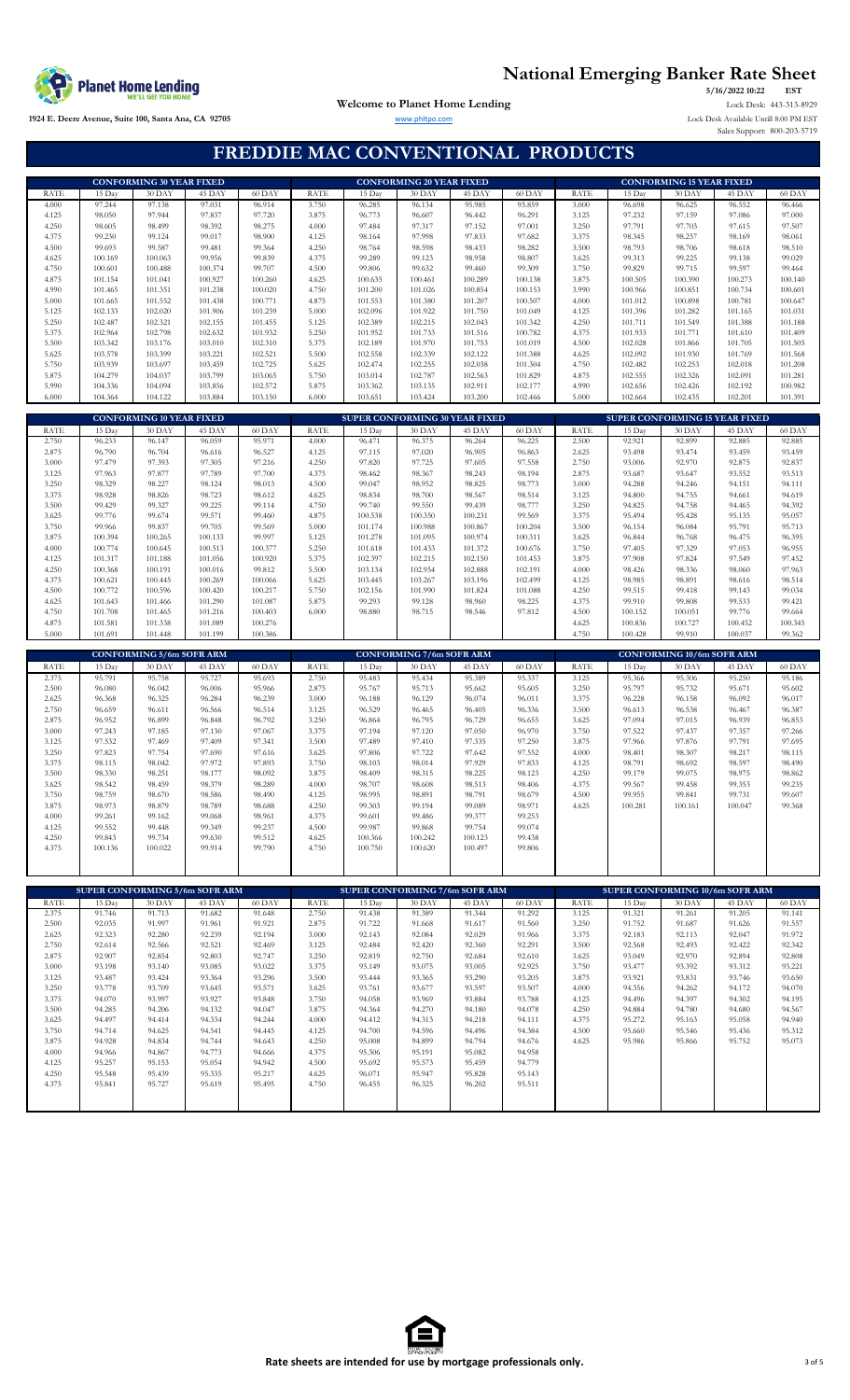

**1924 E. Deere Avenue, Suite 100, Santa Ana, CA 92705 5401 W Kennedy Blvd, Suite 300 Tampa, FL 33609**

**EST** Lock Desk Available Untill 8:00 PM EST **5/16/2022 10:22** Welcome to Planet Home Lending Lock desk: 443-313-8929 www.phltpo.com Sales Support: 800-203-5719

### **CONVENTIONAL PRODUCTS - LLPA**

| <b>CREDIT SCORE</b> |            |                 | FICO / LTV ADJUSTMENTS FOR LOANS WITH A TERM GREATER THAN 15 YEARS |                 |                 |                 |                 |          |         |
|---------------------|------------|-----------------|--------------------------------------------------------------------|-----------------|-----------------|-----------------|-----------------|----------|---------|
|                     | $\leq$ =60 | $60.01 - 70.00$ | $70.01 - 75.00$                                                    | $75.01 - 80.00$ | $80.01 - 85.00$ | $85.01 - 90.00$ | $90.01 - 95.00$ | 95.01-97 | >97     |
| $740+$              | 0.000      | (0.250)         | (0.250)                                                            | (0.500)         | (0.250)         | (0.250)         | (0.250)         | (0.750)  | (0.750) |
| $720 - 739$         | 0.000      | (0.250)         | (0.500)                                                            | (0.750)         | (0.500)         | (0.500)         | (0.500)         | (1.000)  | (1.000) |
| $700 - 719$         | 0.000      | (0.500)         | (1.000)                                                            | (1.250)         | (1.000)         | (1.000)         | (1.000)         | (1.500)  | (1.500) |
| $680 - 699$         | 0.000      | (0.500)         | (1.250)                                                            | (1.750)         | (1.500)         | (1.250)         | (1.250)         | (1.500)  | (1.500) |
| $660 - 679$         | 0.000      | (1.000)         | (2.250)                                                            | (2.750)         | (2.750)         | (2.250)         | (2.250)         | (2.250)  | (2.250) |
| $640 - 659$         | (0.500)    | (1.250)         | (2.750)                                                            | (3.000)         | (3.250)         | (2.750)         | (2.750)         | (2.750)  | (2.750) |
| $620 - 639$         | (0.500)    | (1.500)         | (3.000)                                                            | (3.000)         | (3.250)         | (3.250)         | (3.250)         | (3.500)  | (3.500) |
| < 620               | (0.500)    | (1.500)         | (3.000)                                                            | (3.000)         | (3.250)         | (3.250)         | (3.250)         | (3.500)  | (3.500) |

| <b>CREDIT SCORE</b> | CASH-OUT REFI ADJUSTMENTS (ALL LOAN TERMS) |                 |                 |                 |                 |                 |                 |          |      |  |  |
|---------------------|--------------------------------------------|-----------------|-----------------|-----------------|-----------------|-----------------|-----------------|----------|------|--|--|
|                     | $\leq$ =60                                 | $60.01 - 70.00$ | $70.01 - 75.00$ | $75.01 - 80.00$ | $80.01 - 85.00$ | $85.01 - 90.00$ | $90.01 - 95.00$ | 95.01-97 | > 97 |  |  |
| $740+$              | (0.375)                                    | (0.625)         | (0.625)         | (0.875)         | N/A             | N/A             | N/A             | N/A      | N/A  |  |  |
| $720 - 739$         | (0.375)                                    | (1.000)         | (1.000)         | (1.125)         | N/A             | N/A             | N/A             | N/A      | N/A  |  |  |
| $700 - 719$         | (0.375)                                    | (1.000)         | (1.000)         | (1.125)         | N/A             | N/A             | N/A             | N/A      | N/A  |  |  |
| $680 - 699$         | (0.375)                                    | (1.125)         | (1.125)         | (1.750)         | N/A             | N/A             | N/A             | N/A      | N/A  |  |  |
| $660 - 679$         | (0.625)                                    | (1.125)         | (1.125)         | (1.875)         | N/A             | N/A             | N/A             | N/A      | N/A  |  |  |
| $640 - 659$         | (0.625)                                    | (1.625)         | (1.625)         | (2.625)         | N/A             | N/A             | N/A             | N/A      | N/A  |  |  |
| $620 - 639$         | (0.625)                                    | (1.625)         | (1.625)         | (3.125)         | N/A             | N/A             | N/A             | N/A      | N/A  |  |  |
| < 620               | (1.625)                                    | (2.625)         | (2.625)         | (3.125)         | N/A             | N/A             | N/A             | N/A      | N/A  |  |  |

| PHL ADJUSTMENTS                 |                    |                                              | <b>STANDARD ADJUSTMENTS</b>  |                                              |                                                                           |                                        |                                   |                                                  | SUBORDINATE FINANCED PRICE ADJUSTMENTS                                                              |               |                            | <b>HIGH BALANCE ADJUSTMENTS</b> |            |
|---------------------------------|--------------------|----------------------------------------------|------------------------------|----------------------------------------------|---------------------------------------------------------------------------|----------------------------------------|-----------------------------------|--------------------------------------------------|-----------------------------------------------------------------------------------------------------|---------------|----------------------------|---------------------------------|------------|
| <b>LOAN AMOUNT ADJUSTMENTS</b>  |                    |                                              | $NOO \le 75\%$               | (2.125)                                      |                                                                           | <b>LTV</b>                             |                                   | <b>CLTV</b>                                      | <b>FICO</b>                                                                                         |               | Cash-out Refinance         |                                 | <b>See</b> |
| \$100,000 - \$124,999           | (0.125)            |                                              | NOO 75.01-80%                | (3.375)                                      |                                                                           |                                        |                                   |                                                  | < 720                                                                                               | $>= 720$      | Purchase or R/T Refinance  |                                 | Below      |
| \$75,000 - \$99,999             | (0.250)            |                                              | $NOO > 80\%$                 | (4.125)                                      | ALL                                                                       |                                        |                                   | <b>ALL</b>                                       | (0.375)                                                                                             | (0.375)       | $ARM \le 75\%$             |                                 | <b>See</b> |
| \$40,000 - \$74,999             | (0.875)            |                                              | Condo (attached) >75%        | (0.750)                                      | (Sub Fin LLPAs below also apply)                                          |                                        |                                   |                                                  | ARM > 75%                                                                                           |               | Below                      |                                 |            |
| \$40,000 min loan amount        |                    |                                              | $ARM > 90\%$ LTV             | (0.250)                                      |                                                                           | $\leq$ = 65.00%<br>$80.01\% - 95.00\%$ |                                   |                                                  | (0.500)                                                                                             | (0.250)       | 20 Yr (add to 20 Yr Price) |                                 | (1.250)    |
| <b>OTHER ADJUSTMENTS</b>        |                    |                                              | 2nd Home >85% LTV            | <b>See</b>                                   |                                                                           | $65.01\% - 75.00\%$                    |                                   | $80.01\% - 95.00\%$                              | (0.750)                                                                                             | (0.500)       |                            | Long Term Rate Locks            |            |
| (0.250)<br>No Escrow (Non CA)   |                    |                                              | 2nd Home $\leq$ = 85% LTV    | Below                                        |                                                                           | 75.01% - 95.00%                        | $90.01\% - 95.00\%$               |                                                  | (1.000)                                                                                             | (0.750)       |                            | (add to 60 day price)           |            |
| No Escrow (CA)                  | (0.125)            |                                              | 2 Unit - All LTV             | (1.000)                                      |                                                                           | 75.01% - 90.00%                        |                                   | 76.01% - 90.00%                                  | (1,000)                                                                                             | (0.750)       |                            | Rate Adj.                       | Price Adi. |
| TX Property                     | 0.250              |                                              | 3-4 Unit $\leq$ = 80% LTV    | (1.000)                                      |                                                                           | $\leq$ =95.00%                         |                                   | $95.01\% - 97.00\%$                              | (1.500)                                                                                             | (1.500)       | 75 Day Lock                | N/A                             | (0.375)    |
|                                 |                    |                                              | 3-4 Unit 80.01 - 85% LTV     | (1.500)                                      |                                                                           |                                        |                                   |                                                  | Home Ready and Home Possible Cumulative LLPA Caps - If the sum of all non PHL LLPAs                 |               | 90 Day Lock                | N/A                             | (0.750)    |
|                                 |                    |                                              | $3-4$ Unit $> 85\%$ LTV      | (2.000)                                      |                                                                           |                                        |                                   |                                                  | exceeds the cap shown below, the excess will be waived. PHL adj. are in addition to the capped adj. |               | 120 Day Lock               | N/A                             | (1.500)    |
|                                 |                    |                                              | Manufactured Home            | (0.500)                                      | The HomeStyle Reno adj does NOT qualify for the LLPA cap.                 |                                        |                                   |                                                  |                                                                                                     | *180 Day Lock | 0.125%                     | (2.000)                         |            |
|                                 |                    |                                              | HomeStyle Renovation         | (0.500)                                      | LTV/FICO<br><b>LLPA</b> Cap                                               |                                        |                                   |                                                  | *270 Day Lock                                                                                       | 0.375%        | (3.000)                    |                                 |            |
| <b>MAX PRICE PAID AFTER ALL</b> |                    |                                              | Adverse Market Refinance Fee | 0.000                                        | $LTV$ > 80% and FICO >= 680<br>0.000                                      |                                        |                                   |                                                  | *360 Day Lock                                                                                       | 0.500%        | (4.000)                    |                                 |            |
| <b>ADJUSTMENTS IS 106.000</b>   |                    | 1. The HomeStyle Reno price adj. does NOT    |                              | All other LTV and FICO combinations<br>1.500 |                                                                           |                                        |                                   | *A 1.00% upfront fee is due w/in 5 days of lock. |                                                                                                     |               |                            |                                 |            |
|                                 |                    | qualify for the LLPA cap on HomeReady locks. |                              |                                              | Manufactured home LLPA does not apply to MH Advantage eligible properties |                                        |                                   |                                                  |                                                                                                     |               |                            | *Fixed Rates Only               |            |
|                                 |                    |                                              |                              |                                              |                                                                           |                                        | FHFA Loan Level Price Adjustments |                                                  |                                                                                                     |               |                            |                                 |            |
|                                 |                    |                                              |                              |                                              |                                                                           |                                        |                                   |                                                  |                                                                                                     |               |                            |                                 |            |
|                                 |                    |                                              |                              |                                              |                                                                           |                                        | LTV Range                         |                                                  |                                                                                                     |               |                            |                                 |            |
| <b>Product Features</b>         | <b>Lock Period</b> | $\leq 60\%$                                  | 60.01-70.00%                 | 70.01-75.00%                                 | 75.01-80.00%                                                              | 80.01-85.009                           | 85.01-90.00%                      | 90.01-95.00%                                     | 95.01-97.00%                                                                                        | >97.00        |                            |                                 |            |
| Second Home                     | All                | (1.125)                                      | (1.625)                      | (2.125)                                      | (3.375)                                                                   | (4.125)                                | (4.125)                           | (4.125)                                          | (4.125)                                                                                             | (4.125)       |                            |                                 |            |
|                                 |                    |                                              |                              |                                              |                                                                           |                                        | <b>High Balance Loan Programs</b> |                                                  |                                                                                                     |               |                            |                                 |            |
| <b>Product Features</b>         | <b>Lock Period</b> | $\leq 60\%$                                  | 60.01-70.00%                 | 70.01-75.00%                                 | 75.01-80.00                                                               | 80.01-85.009                           | 85.01-90.00%                      | 90.01-95.00%                                     | 95.01-97.00%                                                                                        | >97.00        |                            |                                 |            |
| Purchase or R/T Refinance       | All                | (0.500)                                      | (0.750)                      | (0.750)                                      | (1,000)                                                                   | (1,000)                                | (1.000)                           | (1,000)                                          | (1,000)                                                                                             | (1,000)       |                            |                                 |            |
| Cash-out Refinance              | All                | (1.250)                                      | (1.500)                      | (1.500)                                      | (1.750)                                                                   | N/A                                    | N/A                               | N/A                                              | N/A                                                                                                 | N/A           |                            |                                 |            |
| High-Bal ARM                    | All                | (0.750)                                      | (0.750)                      | (0.750)                                      | (1.500)                                                                   | (1.500)                                | (1.500)                           | (1.750)                                          | (1.750)                                                                                             | (1.750)       |                            |                                 |            |